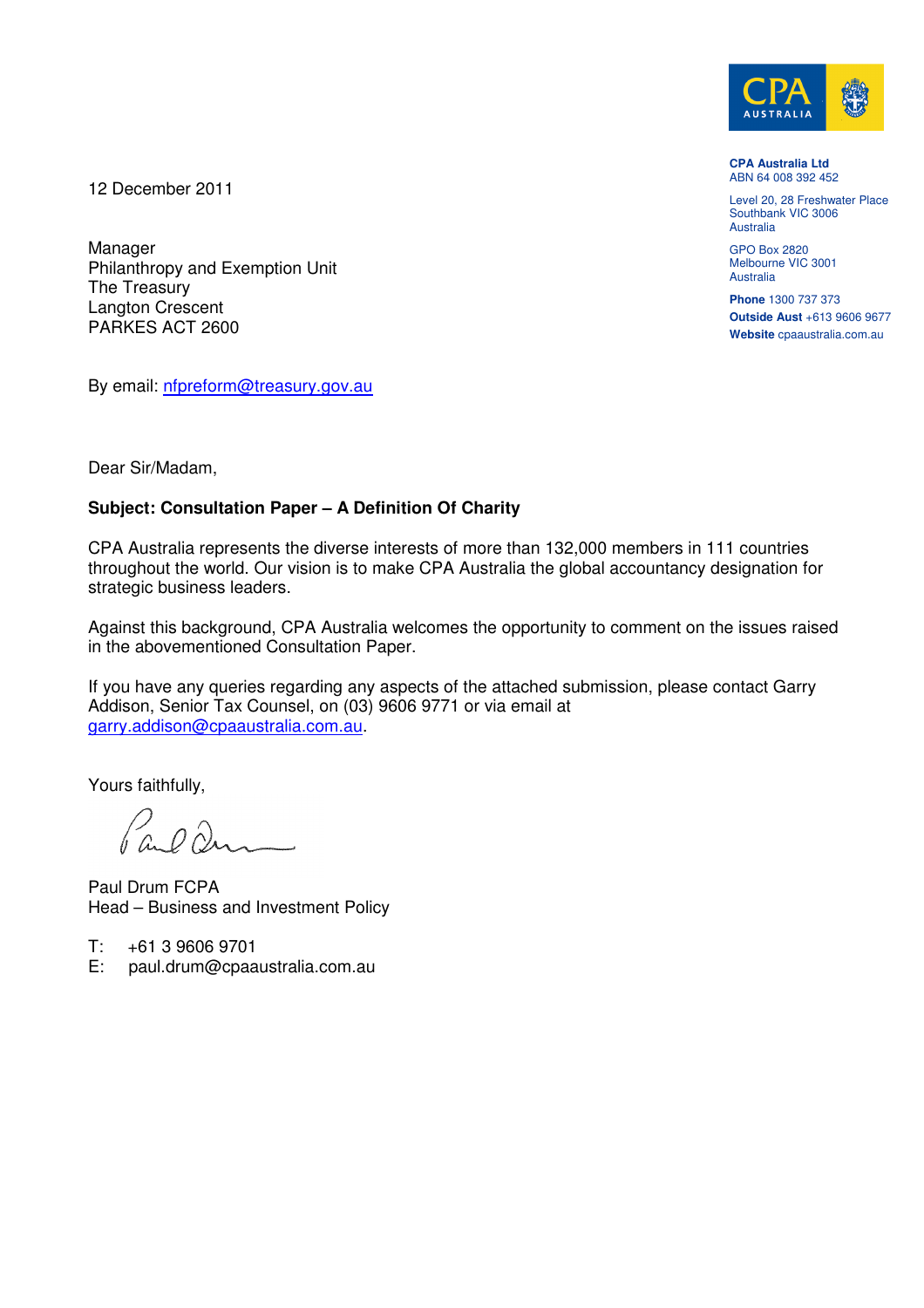## **Submission by CPA Australia on 'A Definition of Charity' – Treasury Consultation Paper (CP)**

#### **General comments re: Consultation**

- The definition aims to rule out businesses that are using charity status to avoid paying tax, or to protect/maximise their profit ('protected businesses') eg. non-charitable commercial operations. The danger is that the process may inadvertently disadvantage the charities that operate businesses to subsidise their outreach programs that have social benefit (e.g. church op shops). The definition must avoid the unintended consequences of penalising the latter for being innovative in the manner in which they generate funds for their outreach programs.
- · It is probably easier to rule protected business 'out', than to rule genuine charities 'in'. Some groups have better access to representation that will lobby government on their behalf. In particular, the impact of the definition on indigenous organisations in the Northern Territory (NT) is likely to be under-stated, not because it does not affect them but rather because they are not as easily represented in the discussion. Extra effort should be put into assessing the impact on these groups.
- · The system should aim to minimise compliance costs and effort charities and NFPs require a reporting framework that is useful to the entity and to the external parties using the reports.

#### **Consultation questions**

**Q1.** Are there any issues with amending the 2003 definition to replace the 'dominant purpose' requirement with the requirement that a charity have an exclusively charitable purpose?

We do have a number of issues with the proposed change from 'dominant purpose' to a purpose or purposes which would be 'exclusively charitable'. For example, if a charity has another purpose that considered in isolation would not be charitable, it should be the nature of what is done with the profits originating from such a purpose that determines whether it affects the charity's status. In particular, if a charity derives profits from a non-charitable purpose but invests those profits fully into furthering the charitable purpose of the charity then the fact that the particular non-charitable purpose may not be considered purely 'incidental or ancillary' should not affect its registration.

Further, the term 'exclusively charitable purpose' seems to be based on the English Charities Definition of 2006 which has by no means a settled meaning. In this respect, it seems that the Government is following too closely the structures in place in England notwithstanding the differences between the 'common law' in both jurisdictions. We note also that a recent (October 2011) UK Chancellery Chamber decision has already changed the English Charities Commission understanding of 'public benefit'. In this light, it seems likely that this untested 'exclusively charitable purpose' term will have a chequered history in Australian law if adopted.

We note that the Melbourne University Not-for-Profit Law Project prefers an alternative term of 'charitable purposes only'. This is more appropriate in our view as the use of word 'exclusively' strongly suggests that ancillary or incidental activities which are currently clearly recognisable in charity law will be lost. This approach may well lead to a number of charities relinquishing their charity endorsement if the approach of 'exclusively charitable purpose' is adopted.

**Q. 2.** Does the decision by the NSW Administrative Tribunal provide sufficient clarification of the circumstances when a peak body can be a charity or is further clarification required? We note from the CP that a decision by the abovementioned Tribunal in 2003 held that a body which enhanced the long-term viability of charitable organisations by providing educational mentoring and support services was itself a charitable institution.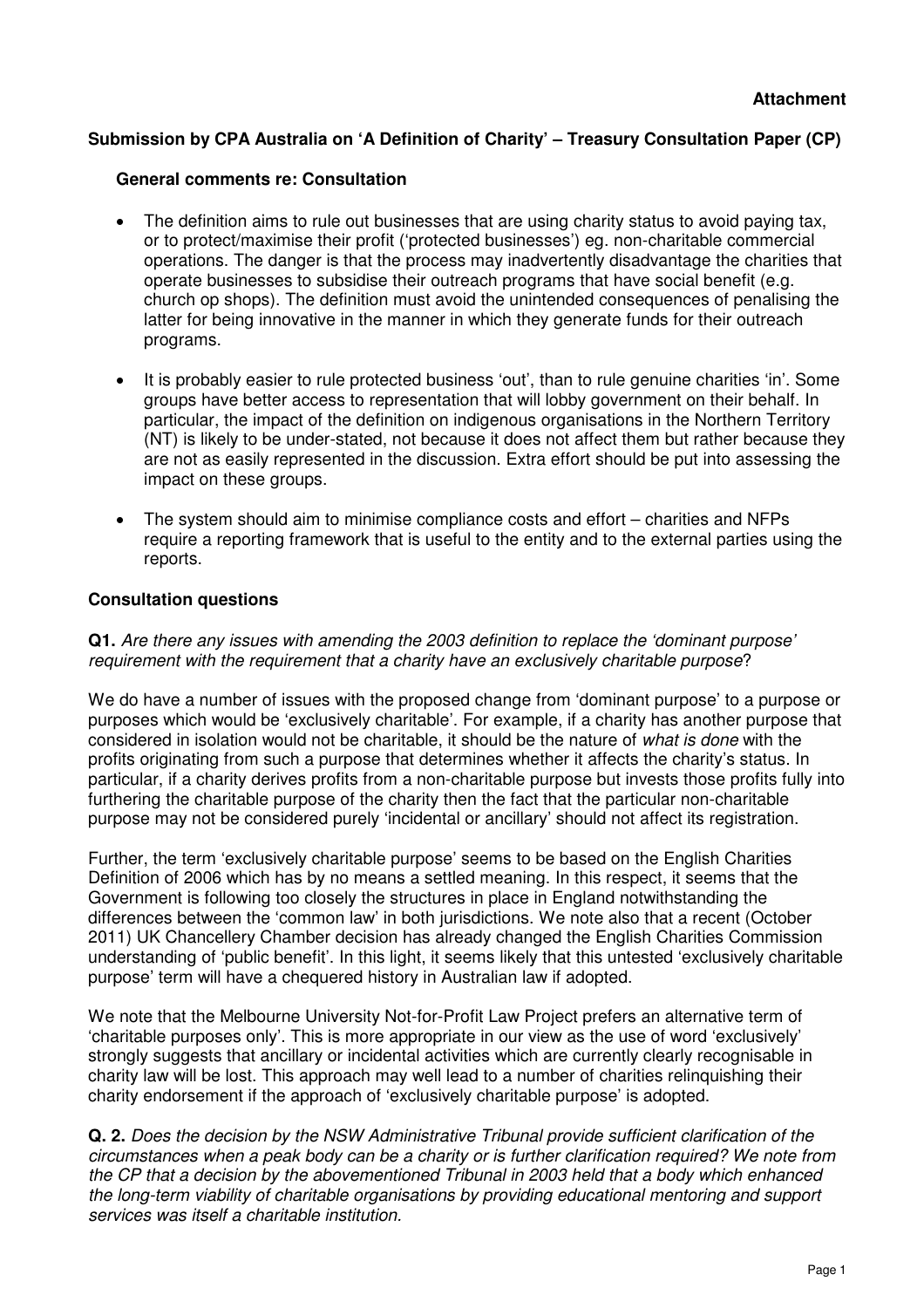In our view, more clarity in this area is necessary, particularly in respect to the degree of integration that is going to be required. For example, if a peak body is considered to be a charity because it on the whole deals with charities, but some income is received from non-charitable bodies on an ongoing/regular basis, then if the non-charitable purpose, as per question 1, has to be only ancillary or incidental, it needs to be clarified whether that situation would affect their charitable status? If so, this would likely increase the costs for the charities it serves and would thus be considered a less than satisfactory outcome.

## **Q. 3.** Are any changes required to the Charities Bill 2003 to clarify the meaning of 'public' or 'sufficient section of the general community'?

We note that the term 'sufficient section of the public' is the one currently used in case law, and thus already has a meaning that is well understood by the NFP sector. Our concern is that change in this area (e.g. by replacing 'public' with 'general community') could simply create more uncertainty and/or be more restrictive. In any event, there would need to be further clarification of a 'sufficient section of the public' to, say, a section which is not numerically negligible compared with the size of that part of the community to whom the purpose would be relevant. In particular, it would be necessary in our view to ensure that charities in geographically isolated or other small rural communities to continue to be able to meet the public benefit requirement.

## **Q. 4.** Are changes to the Charities Bill 2003 necessary to ensure beneficiaries with family ties (such as native title holders) can receive benefits from charities?

Due to the operation of the Native Title Act 1993 (Cth), the common law in relation to native title and the rules of traditional ownership, native title groups or native title claimants are often familial groups able to trace their connection to a single ancestor. As a result of this, prescribed bodies corporate (PBCs), required under the *Native Title Act*, and trusts established to receive native title payments and for the benefit of a particular native title group, are generally unable to be recognised as charitable, even where the purposes are exclusively charitable and the not for profit requirement is satisfied.

It appears there is confusion and inconsistency as to the structures and types of income tax endorsement received by structures created to receive native title payments.

A significant number of PBCs or trusts adopt the wording required for a public benevolent institution as a result of the wording approved in the Northern Land Council v Commissioner of Taxes (NT) 2002 ATC 5117 where a court held a corporation negotiating land rights in the Northern Territory was a public benevolent institution (PBI), largely due to the state of disadvantage experienced by the Aboriginal groups in the relevant region.

Some traditional owner groups have been advised or led to understand that this wording is necessary in order to receive charitable status.

We understand the ATO endorses these entities as PBIs on the basis that they are for the relief of poverty and therefore can be restricted to a family grouping.

However restricting native title groups to PBI status and not enabling general charitable purposes:

- restrains the application of the money preventing a number of activities such as education, health and well being, economic development, environmental and cultural activities;
- · may not always be applicable or appropriate if not all the native title members fall within the PBI definition of needing benevolent relief; and
- if public benefit is to be required for relief of poverty, not even this opportunity will be available to native title groups.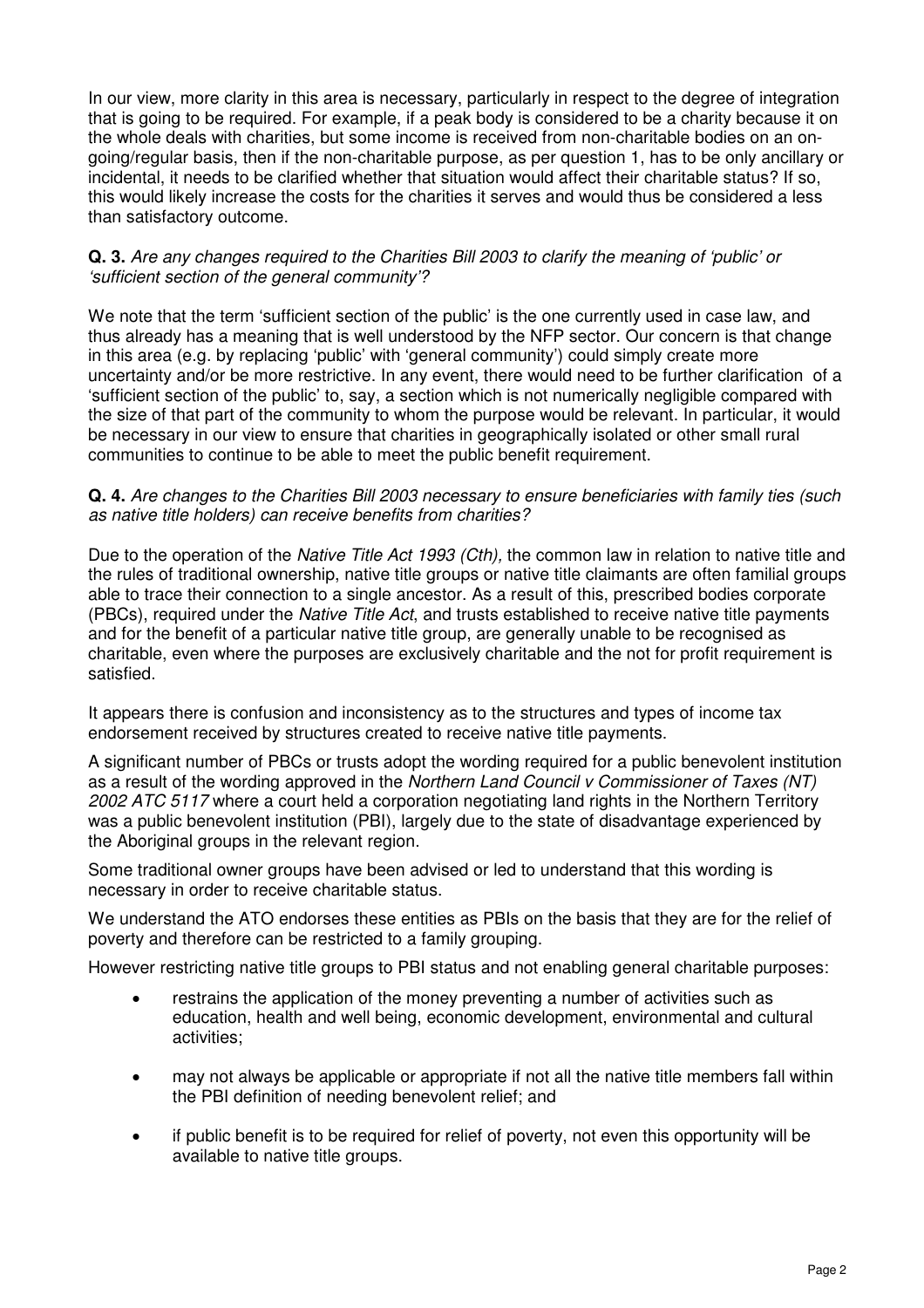Native title groups are therefore caught between the operation of two opposing sets of laws – one relating to native title requiring them to restrict the receipt of benefits to a familial group, and the other denying them relevant tax concessions because it is restricted to a familial group.

In order to provide clarification and simplicity we recommend that where an entity is established to receive native title payments and in all other respects meets the requirements for recognition as a charity other than the familial connection, it is able to be charitable.

## **Q. 5.** Could the term 'for the public benefit' be further clarified, for example, by including additional principles outlined in ATO ruling TR 2011/D2 or as contained in the Scottish, Ireland and Northern Island definitions or in the guidance material of the Charities Commission of England and Wales?

Q.5 and subsequent questions refer to the Public Benefit Test. The intent of the consultation paper is to remove the presumption of public benefit which currently applies under common law to the relief of poverty, the advancement of education and the advancement of religion. Public benefit currently only needs to be proven in respect to 'other purposes beneficial to the community'. The upshot of this approach could be to create for the ACNC as well as charities collectively, a substantial administrative load. The Pemsell case has established that there are three heads, which are seemingly specific, as being already recognised as providing a public benefit without the need for further detailed justification. It is the fourth head where the Court held that for charity status to be granted a benefit to the public was needed.

It is argued by some that there is complexity and confusion about the Public Benefit Test in the present common law position. This is a very relevant reason for this being included in the consultation paper. However, it appears that the result aimed for is to require all charities to continue to satisfy the Public Benefit Test year by year in their annual report. This is the position required by the Charities Commission of England and Wales, where the Commission requires each charity, in their annual report, to summarise the Objects of the charity and report on the main activities and achievements of the charity in relating to its Objects in that year. There are a number of additional requirements that need to be met on an ongoing basis also. If public benefit needs to be demonstrated on a regular basis in annual reports then we can see the majority of smaller charities in Australia (and there a very large number of them) losing their charity endorsement for non-compliance.

We are not arguing that the idea of requiring the information in the report is not reasonable. In fact, we think it is good idea because it sharpens the focus of the members of the charity as to why they are there. However, there is a need in our view to look at the practical outworking of such a situation. Consider as an example a Parents and Citizens Association where the office bearers turn over at regular intervals. It will become much more difficult than even now to get a person to take on the duty as Secretary with these additional reporting obligations. They will be simply frightened of getting it wrong as they do not have the resources or the knowledge to meet the obligations that will be imposed. This could be particularly the case in respect to many small rural communities around the country where there are often only very limited support resources but there will be a number of charitable organisations in operation. This raises a serious concern that many of these vital organisations could be lost with resulting damage to these communities.

Our preferred position is to see the presumption of public benefit retained for the first three heads, the number of heads possibly expanded, again with the presumption of public benefit available and a retention of a general 'other purposes ...' requiring proof of public benefit.

There is also the significant, unnecessary, additional administrative cost for all concerned to consider.

In our view, it would be more reasonable to ensure that the ACNC has the authority in its establishing Act to review individual cases where there is doubt about the appropriateness of their activities than to require all bodies to prove their position annually.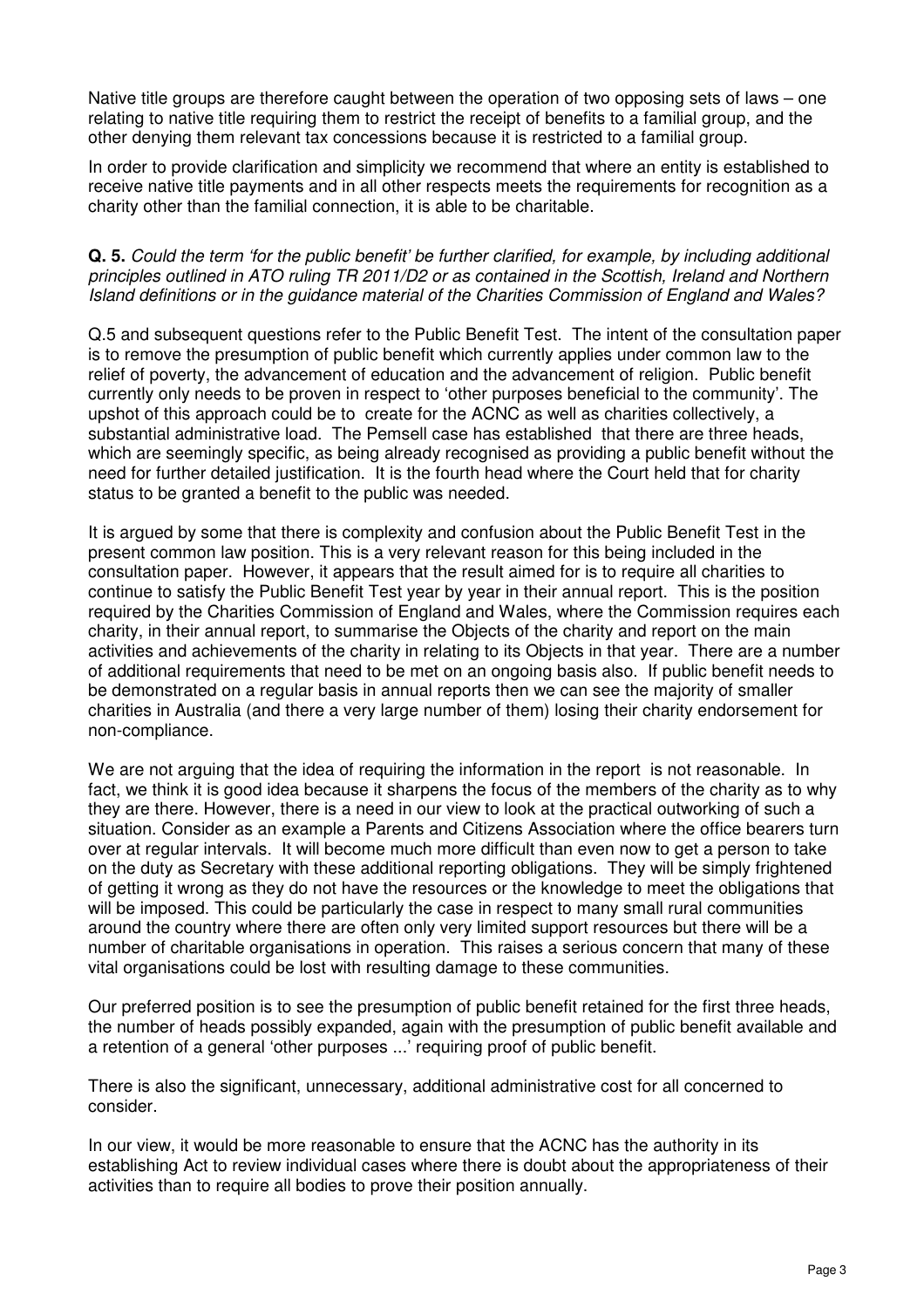**Q.6.** Would the approach taken by England and Wales of relying on the common law and providing guidance on the meaning of public benefit be preferable on the grounds of greater flexibility in this area?

We would prefer the approach outlined in Q.5 above in preference to reliance on the common law going forward.

**Q. 7.** What are the issues with requiring an existing charity or an entity seeking approval as a charity to demonstrate they are for the public benefit?

We note from the CP that some religious entities have previously raised concerns with the need to meet a public benefit test due to concerns that administrative costs could be considerably increased if it became necessary for religious entities to demonstrate public benefit for each of their constituent entities. That said, however, it has also been noted that in overseas jurisdictions overturning the presumption of public benefit for the advancement of religion has not resulted in any particular difficulties for most religions. Moreover, overseas experience should assist domestic religious entities in determining the impact that a public benefit test may have on them.

### **Q. 8.** What role should the ACNC have in providing assistance to charities in demonstrating this test, and also in ensuring charities demonstrate their continued meeting of this test?

The ACNC should provide guidance notes. While we can see a benefit in receiving some advice from the Charities Commission of England and Wales in this regard, such guidance notes need to be prepared to meet Australian conditions and law. The English position is that a charity is not obliged to register until its revenue reaches 50,000 pounds annually (there is no assets test). We understand many charities choose to voluntarily register - similar to the voluntary registration for GST with the charitable sector here in Australia. We also understand that the Federal Government has already said that the ACNC will require all endorsed charities to provide ACNC with an annual report. As a heavy reporting burden would be extremely onerous for the very small charities, we urge the Government to carefully consider their position in this regard including ways in which reporting requirements for such charities could be streamlined. There could be merit in some form of tiered reporting - perhaps along the lines of the tiers for Companies Limited by Guarantee under the Corporations Act. Tiered reporting seems to be acceptable now with associations incorporated around Australia, with Victoria and Western Australia likely to introduce amendments in this area in the very near future.

## **Q. 9.** What are the issues for entities established for the advancement of religion or education if the presumption of benefit is overturned?

We note that if the focus of the law in this area is changed to 'exclusively charitable' and a religious body has to prove 'public benefit' as well then such a body which runs an educational establishment for the training of ministers but their beliefs do not allow for female ministers then the body may have problems establishing that they provide a benefit for a sufficient section of the general community, especially if the educational institution is a separate body to the religious body.

If a presumption of public benefit is overturned for such entities then they may face the loss of special tax treatment from the date that their failure to meet such a test is established.

Accordingly, we urge that, prior to any removal of the presumption of public benefit, further consultations be held with the peak bodies of the education and religious sector, including representatives of heads of schools and churches.

## **Q. 10.** Are there any issues with the requirement that the activities of a charity be in furtherance or in aid of its charitable purpose?

If the Government retains the present 'dominant purpose' test or adopts the Melbourne University 'charitable purposes only' terminology', both of which appear to secure ancillary or incidental activity, this would seem to be in order. However, if the proposed change to 'exclusively charitable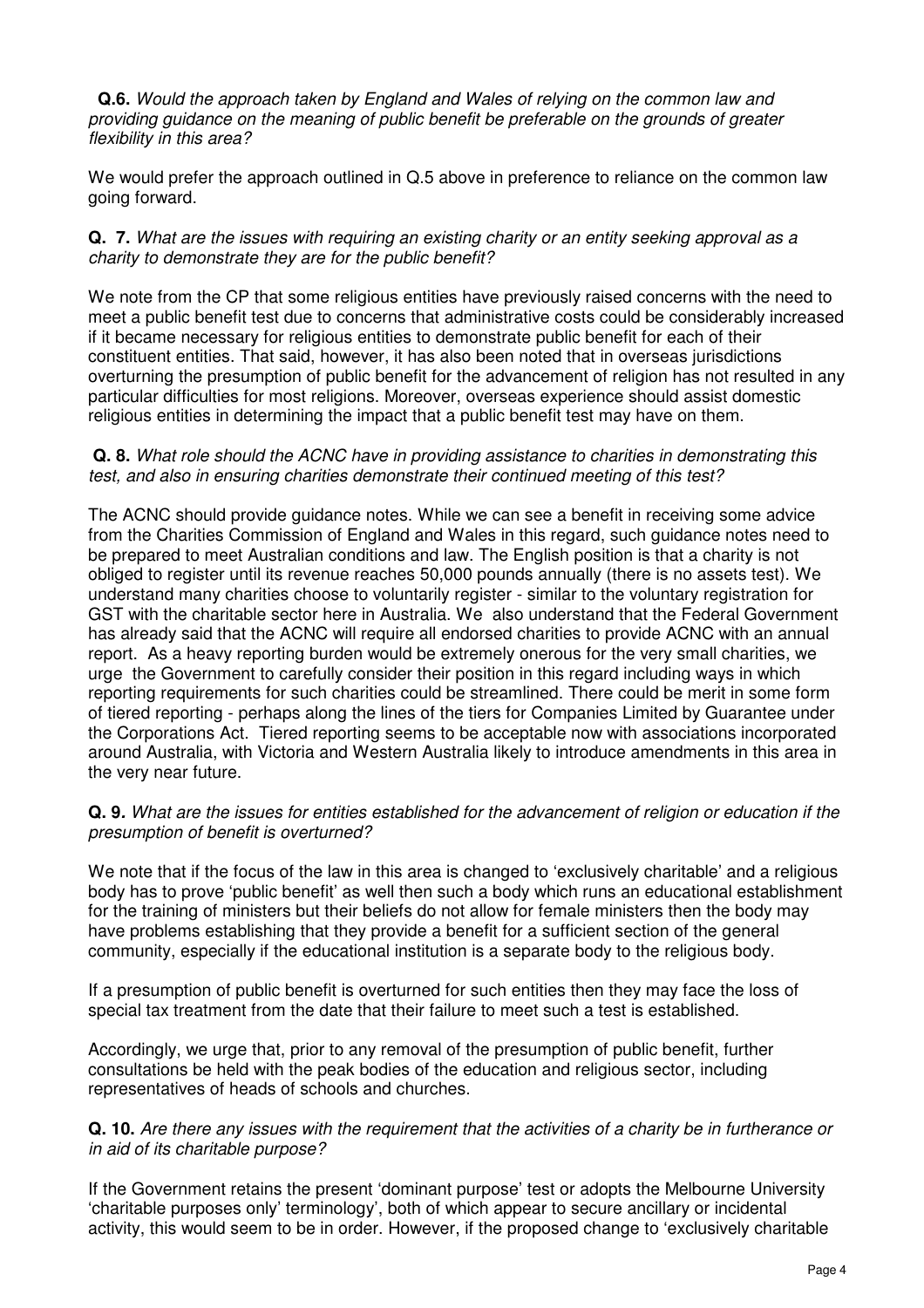purpose' is adopted, then we believe that there could be a serious problem for the bulk of charitable organisations in the country in proving that all of their activities fit 'exclusively', notwithstanding the recent decision of the High Court in the 'Word Investments' case.

**Q. 11.**Should the role of activities in determining an entity's status as a charity be further clarified?

We do not see a need for any further clarification in respect to the 'role of activities' in light of the High Court's decision in the 'Word Investments' case.

**Q. 12.** Are there any issues with the suggested changes to the Charities Bill 2003 as outlined above to allow charities to engage in political activities?

We do not have any issues in this regard as we support the suggested changes to the Charities Bill 2003 as canvassed in the CP to allow charities to engage in certain political activities in light of the High Court's decision in the Aid/Watch case.

**Q. 13.** Are there any issues with prohibiting charities from advocating a political party, or supporting or opposing a candidate for political office?

We support this proposed approach and do not see any issues involved in this regard.

**Q. 14.** Is any further clarification required in the definition of the types of legal entity which can be used to operate a charity?

We do not see any need for further clarification here.

**Q. 15.** In the light of the Central Bayside decision, is the existing definition of 'government body' in the Charities Bill 2003 adequate?

Yes

## **Q. 16.**

Yes

**Q. 17.** If not, what other charitable purposes have strong public recognition as charitable which would improve clarity if listed?

See answer to Q. 16.

**Q. 18.** What changes are required to the Charities Bill 2003 and other Commonwealth, State and Territory laws to achieve a harmonised definition of charity?

CPA Australia supports appropriate changes to the Charities Bill 2003 and other relevant Commonwealth, State and Territory laws to achieve a harmonised definition of charity throughout Australia.

## **Q. 19.** What are the current problems and limitations with ADRFs?

We note that the main problem with ADRFs under current legislative arrangements is that they must establish and expend funds in relation to one disaster only, and cannot collect funds prior to a disaster occurring nor hold finds from one disaster to another. Other problems with ADRFs include a lack of flexibility and continuity which could be addressed by allowing them to incorporate. This would enable funds to be available at the time of the disaster and thereby eliminating delay in providing the valuable support that they give in post-disaster situations..

Accordingly, we would support appropriate action to deal with issues in this area in the future.